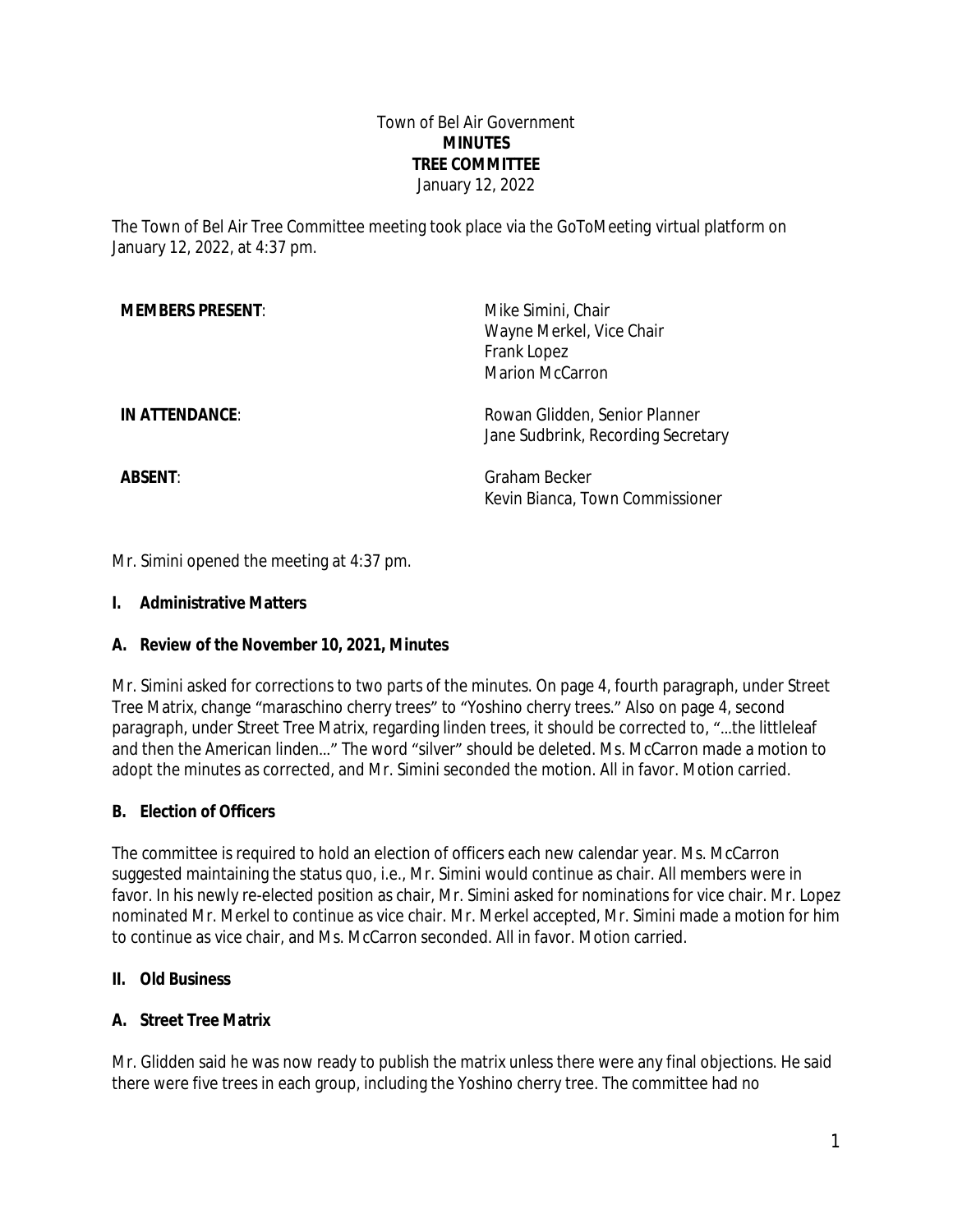objections. Mr. Merkel asked that the finalized list be emailed out to the group, and Mr. Glidden agreed to email it.

# **B. Street Tree Requests**

Mr. Glidden said that there were street tree requests this fall throughout the town, and these trees were planted, including five Zelcova trees on Main St. through a grant from the Bel Air Downtown Alliance, and the replacement of a dead tree on Lee St. Mr. Glidden expects more tree requests this spring. Mr. Lopez asked for Mr. Glidden to research how many trees have been planted through this program. Mr. Glidden said he will find out this number, though he noted that there is not much room left in town to plant more trees, and very few requests have not been accommodated (those usually due to utility line issues). Mr. Merkel asked whether a 2019 email request from the Bel Air Elementary School PTA to plant trees along Gordon St. at the rear of the school had been done. Mr. Glidden will look into that though he recalled that this request may not have been fulfilled because the potential tree area was on Harford County public school land.

## **III. New Business**

# **A. Tree City USA 2021**

Mr. Glidden said the application was submitted in early December. He has not received an official status notice yet, but when he logged onto the website, it said that the submission was approved.

# **B. PLANT Award 2021**

Mr. Glidden said that the town has applied for the plant award. He has not heard back yet but will follow up with the forest service. For 2020, the town received an award letter but a portion of the plaque denoting the year is missing. Mr. Merkel suggested contacting Anne Gilbert at the forest service.

## **C. Measurements and Miscellaneous**

Mr. Merkel has continued measuring trees for the champion tree list. This past December 1, he measured a yellow poplar at the front of 806 Benjamin Rd. and a silver maple on the street; neither are of champion tree size. Mr. Merkel also measured a Willow Oak behind Emmanuel Episcopal Church at the corner of North Main St. and Broadway. The Willow Oak measured 16.25 ft. in circumference, had a height of 92 ft., and had a crown spread of 91 ft. These measurements are bigger than the Willow Oaks on the list, thus this is now the town champion Willow Oak. He will send this information to Mr. Glidden. Mr. Lopez had mentioned in a previous meeting potentially large Sugar Maple trees on Williams St. Mr. Merkel followed up and found that all these trees have been removed, except for one on the east side south of Catherine St., which is not of significant size.

Mr. Merkel had reviewed the spread sheet that Mr. Glidden distributed at the last meeting. Mr. Merkel noted the differences in addresses at the Bel Air United Methodist Church—some trees are at the 21 Linwood Ave. church address, and some are listed at 221 Linwood Ave., the house located on the hill above the church. Mr. Merkel noted that the church owns 221 Linwood Ave. Mr. Glidden clarified that though there are two different addresses and one owner, the tree information should be based on location not owner or mailing address. He also clarified for Mr. Merkel that the address for the Majors Choice Oak is Majors Oak Park in the 500 block, but it does not have a street address assigned to it. Mr.